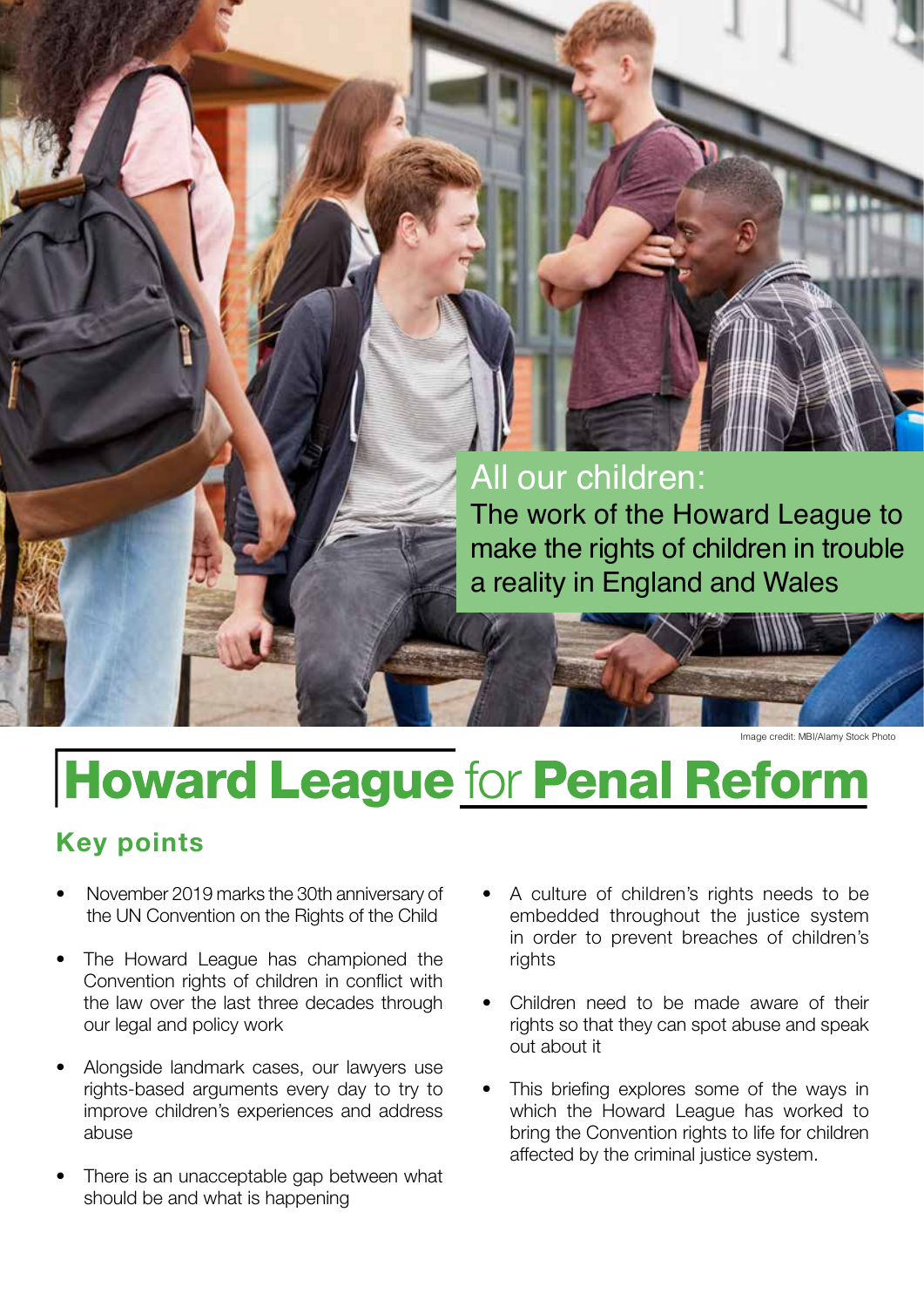#### **United Nations Convention on the Rights of the Child**

November 2019 marks the thirtieth anniversary of the United Nations Convention on the Rights of the Child (the Convention). The Convention is the most widely-ratified human rights treaty in history. The USA is the only UN Member State that has abstained from ratification. It is the most complete statement of children's rights ever produced, containing 54 articles covering all aspects of children's civil, political, economic, social and cultural rights.

Despite being the most widely ratified convention, according to Muncie (2008) it is *"lamentably also the most violated"*. Children in conflict with the law in England and Wales have been singled out repeatedly by the UN Committee on the Rights of the Child as the subject of breaches of the Convention in a series of damning reports. The Committee has criticised the low age of criminal responsibility, the high number of children deprived of their liberty, indicating that detention is not always applied as a measure of last resort, and the treatment and conditions of children in custody (UNCRC, 2008; 2016). In September 2019, the Committee published a revised commentary of the rights of children in the justice system, General Comment No. 24 (UNCRC, 2019). The General Comment concludes that *"many States parties still require significant investment to achieve full compliance with the Convention, particularly regarding… the minimum age of criminal responsibility and the reduction of deprivation of liberty"*.

The Howard League believes that the justice system for children in England and Wales should be underpinned by the international standards set down in the Convention, which alongside the considerable additional guidance,\* *"provide a unifying framework for formulating youth justice policy and for guiding practice"* (Goldson, 2019).

Although the Convention was ratified by the UK Government in 1991, it has not been incorporatedintoEnglishlaw. Itwasincorporated into Welsh law through the Rights of Children and Young Persons (Wales) Measure 2011. In 2019 the Scottish Government issued a public consultation on incorporating the Convention into Scottish law (Scottish Government, 2019).

The English Government has no plans to sign provisions that would permit individual children to have the right to petition the Committee on the Rights of the Child (JCHR, 2015).

Yet the Convention can be used in English Courts to assist children. In a judicial review brought by the Howard League, Mr Justice Munby (as he then was) said the Convention can *"properly be consulted insofar as they proclaim, reaffirm or elucidate the content of those human rights that are generally recognised throughout the European family of nations, in particular the nature and scope of those fundamental rights that are guaranteed by the European Convention* [on Human Rights]*"* (*R (Howard League) v Secretary of State for the Home Department*, 2003, para 51).

#### **The work of the Howard League**

Since 2002 the Howard League has used its legal and campaign work to fight for the rights of children in conflict with the law and to improve their situation in line with the aspirations of the Convention.

The Howard League's confidential legal advice line for young people in custody is open every day of the week. This free legal advice line number is a global number which means that children can call it without seeking permission from the prison first. The service is entirely young person led.

Lawyers at the Howard League use rightsbased arguments every day to address the issues children raise to challenge abuse and to improve children's experiences of custody and in preparation for release.

In the six months from May to October 2019, the Howard League helped 135 children with 150 legal issues, actively improving their access to justice in over half of these instances. As well as supporting children to increase their own voice and knowledge, the Howard League advocated for children in many instances and opened 24 discrete cases in this period to represent and advise children.

This briefing considers four of the key Convention articles that are particularly relevant to children who come into contact with the justice system. It explores how the Howard League has tried to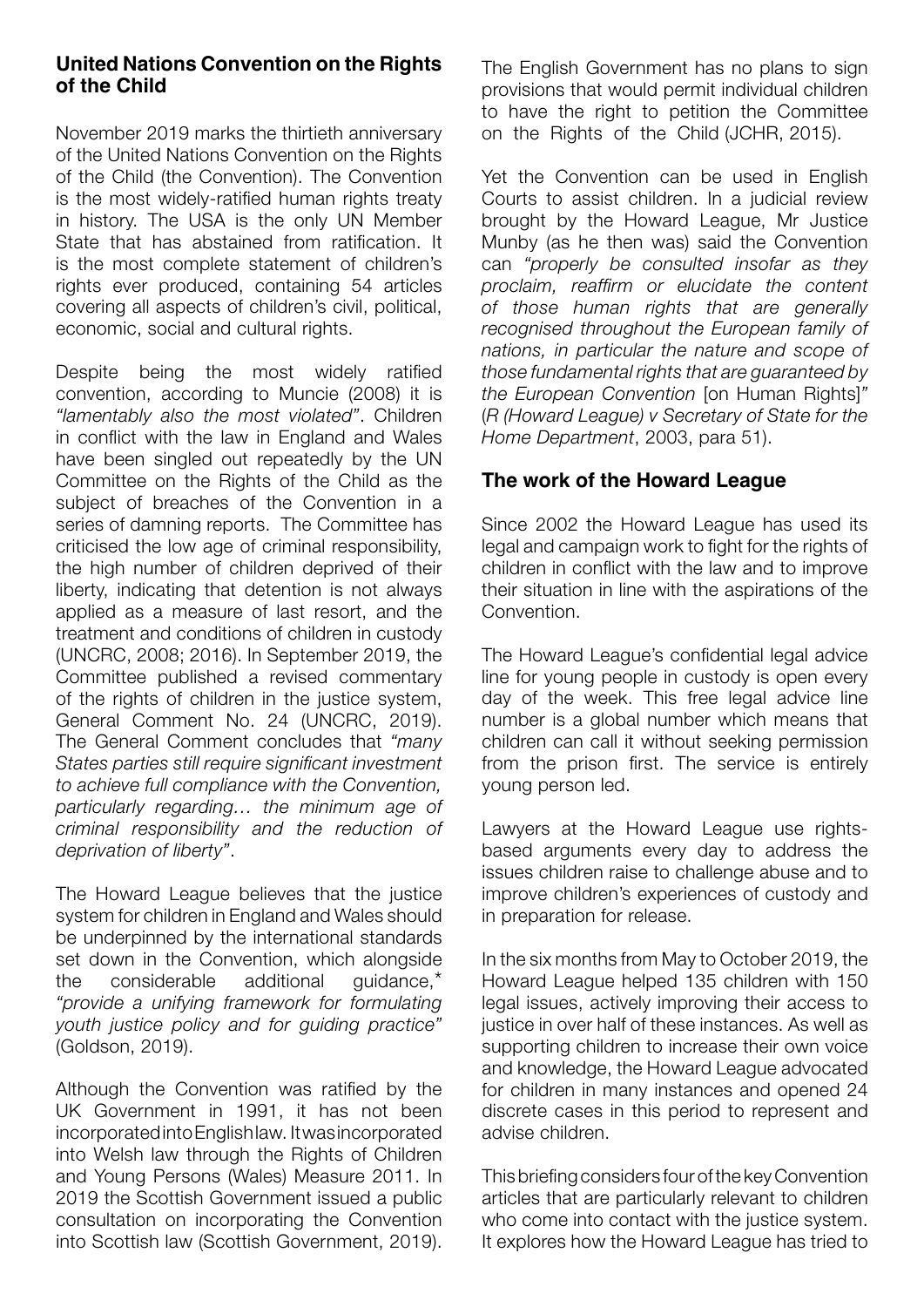

make the principles in the Convention respond meaningfully to problems that have emerged from what children have told us through legal and campaign work.

#### **The best interests of the child - Article 3**

Article 3 requires all actions and decisions affecting children to be in their best interests.

In 2002, the Howard League brought a landmark case that forced the prison service to accept that the welfare duties owed to children in the community also applied in prison *(R (Howard League) v Secretary of State for the Home Department)*. Previously it was widely thought that children's rights stopped at the prison gates. The case acknowledged that the Convention should be used to interpret how human rights are applied to children. As a result of that case a whole raft of policies and practices were introduced to protect the welfare of children in prison in line with the Children Act 1989. The Howard League case was a huge step forward but not sufficient to protect children in prison from abuse and neglect, as demonstrated by a number of reports from independent bodies such as Her

Majesty's Inspectorate of Prisons, the Joint Committee on Human Rights and Independent Inquiry on Child Sexual Abuse. There is much to be done to bring the treatment of children in prison in line with the best interests principle.

#### **The voice of the child - Article 12**

Article 12 of the Convention says that all children have a right to express their views in matters affecting them and that they should be given opportunities to do so.

Children in the criminal justice system are given few opportunities to realise this key right.

The Howard League's legal advice line provides a voice for hundreds of children in custody. On top of this, in recent years the Howard League has developed participatory work enabling children's voices to be heard by decisionmakers and drive change (Howard League, 2012a).

The Howard League successfully argued in a judicial review that the right for children to be heard when being considered for release by the Parole Board required the provision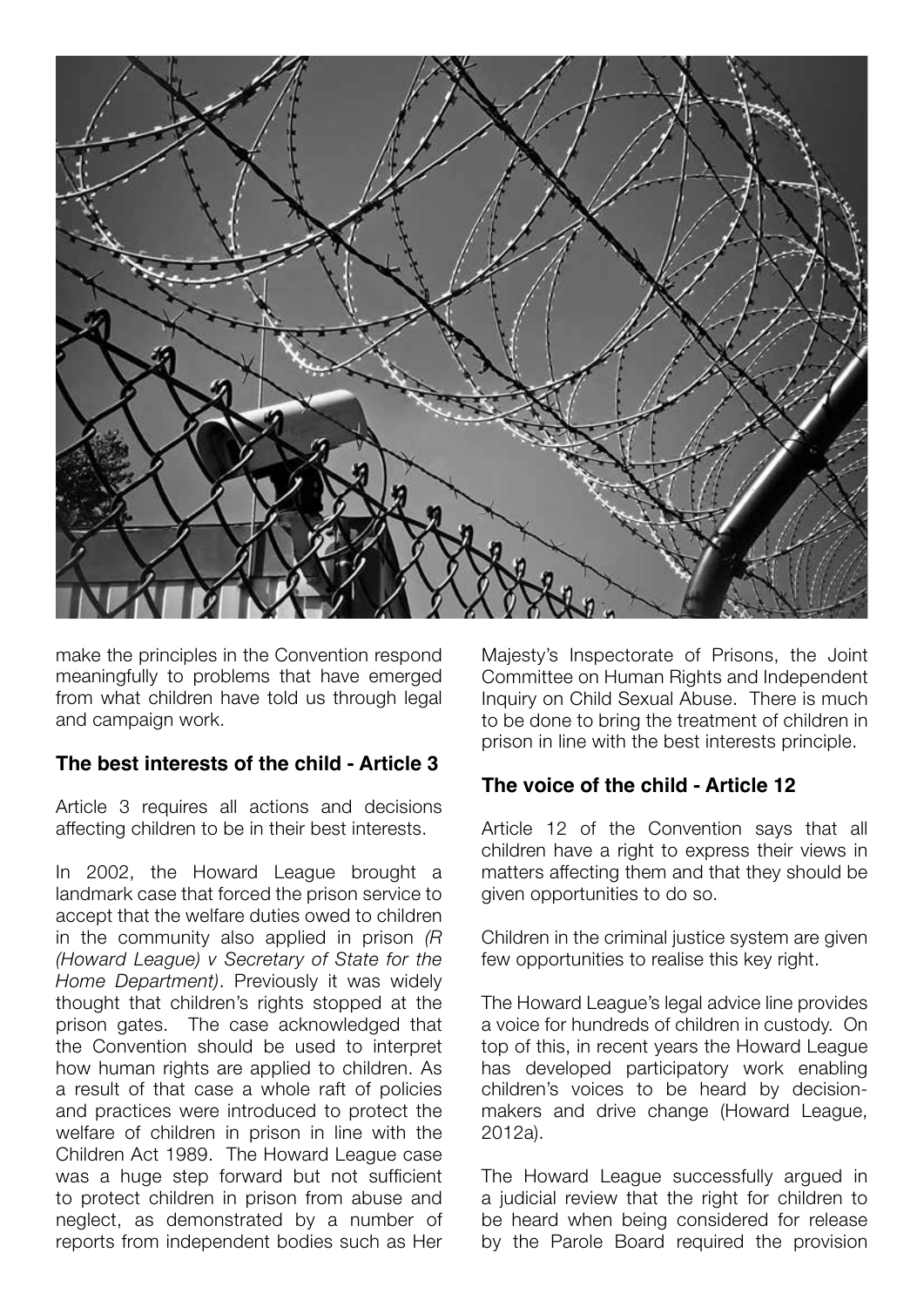of appropriate support (*R (K) v Parole Board*, 2006). Article 12 was used to interpret the requirements of common law fairness. The Court concluded that *"the opportunity to be heard must be rendered effective by the provision of appropriate adult assistance where possible"*. Following that case, the Howard League produced a publication outlining the special requirements that apply to children being reviewed by the Parole Board (Howard League, 2007). The Howard League lobbied the Parole Board and secured an automatic right for all children to have oral hearings if not released following a paper review (Parole Board, 2010).

#### **Detention should be a last resort and humane - Article 37**

Article 37 says that custody should only be used as a last resort and for the shortest possible period of time. It must also be humane.

The Howard League has worked to keep children out of the system and improve conditions for those children who remain in it through legal cases and campaign initiatives.

#### *"Stemming the flow"*

Keeping children out of the criminal justice system altogether is the best way to achieve the aims of Article 37. Since 2010, the Howard League has been campaigning to reduce the number of child arrests with a view to "stemming the flow" of children into the youth justice system. The Howard League has worked with police forces across England and Wales to understand and tackle unnecessary arrests and criminalisation. In 2017, there were 79,012 child arrests in England and Wales, a 68 per cent reduction from the 245,763 child arrests in 2010 (Howard League, 2018a).

The Howard League also identified that children in residential care were being unnecessarily criminalised. Through an award-winning project that aims to end the criminalisation of children in residential care, the Howard League has addressed the causes of criminalisation, sought to improve practice by police, lawyers and staff in children's homes and put the voices of children and young people with experience of the issues at its heart.

#### *Challenging conditions for children in custody*

Article 37 requires that children should not be placed in adult prisons. The Howard League relied on that provision to argue that a 17 year old girl had been placed in an adult prison unlawfully: the case failed on the basis that at the time the UK Government had issued a reservation in respect of this requirement. However, the Court observed its hope that the reservation would be withdrawn soon and the judgment was influential in leading to the end of placing girls in adult women's prisons in England and Wales (*R (DT) v Secretary of State for the Home Department*, 2004).

In 2006, the Howard League published the findings of an independent inquiry, chaired by Lord Carlile of Berriew QC, into the use of restraint, solitary confinement and stripsearching of children in prison. It made powerful findings that the Howard League continues to campaign on. Ten years later the Howard League published a follow up report which highlighted some progress, such as the end of routine strip-searching for children and the reduction in the number of children in prison, as well as serious on-going concerns around restraint and solitary confinement (Howard League, 2016). The Howard League has developed a stream of work specifically focused on ending the solitary confinement of children in prison.

#### *Focus on solitary confinement*

The Howard League issued a judicial review on behalf of a child, AB, who was kept in *"solitary confinement"* at Feltham when he was 15 years old (*R (AB) v Secretary of State for Justice,* 2017). The widely accepted international definition of solitary confinement is being kept for 22 or more hours a day alone in a cell without meaningful contact and available stimuli reduced to a minimum. AB was held in these conditions for at least 55 days. He was locked alone in his cell for over 23 hours a day. He received no education and had no access to gym, psychological interventions or any purposeful activity. He was permitted no contact with other children and had limited contact with adults. AB was just one of many children who told the Howard League that they had been isolated in this way without any proper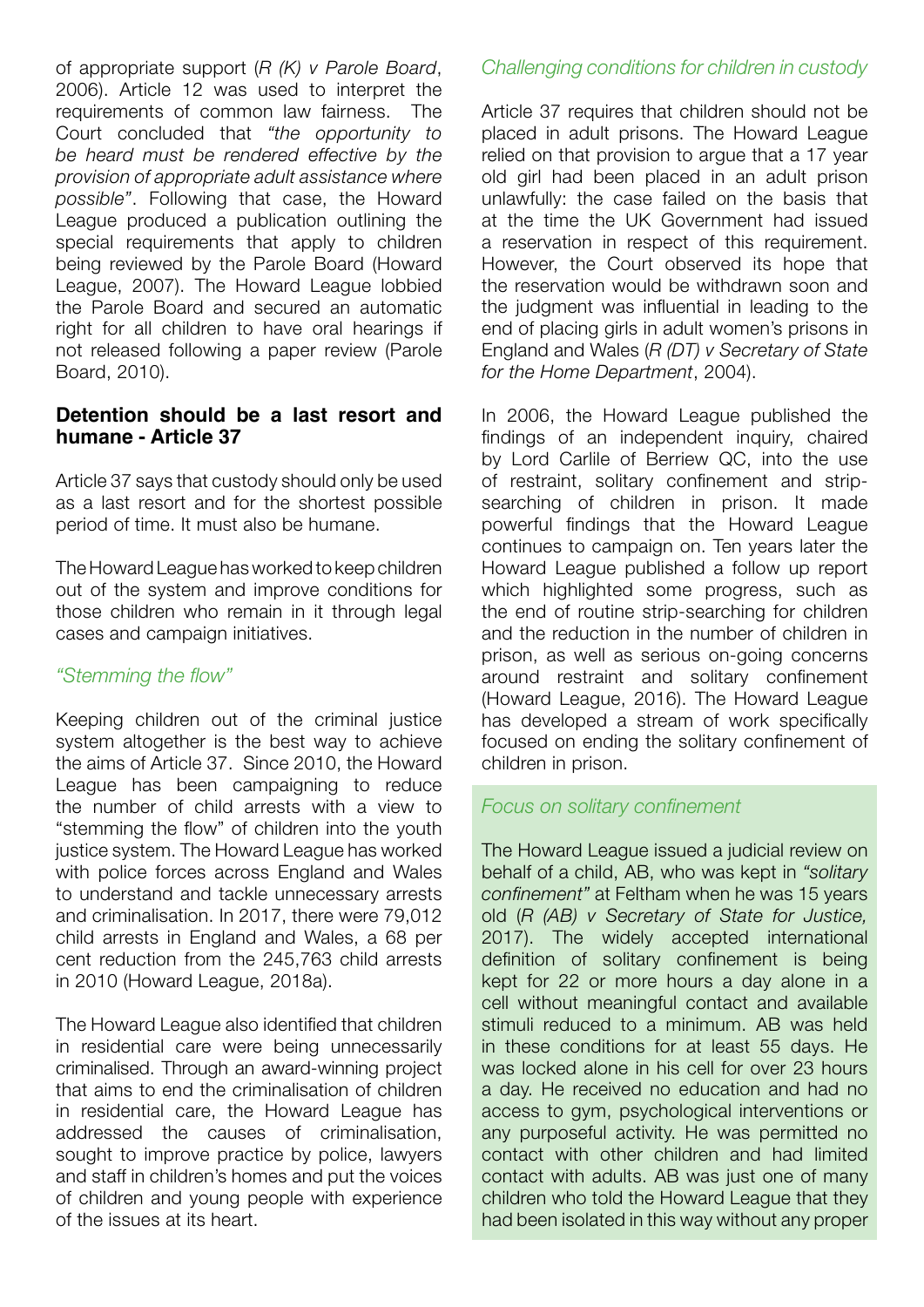safeguards in place, resulting in no clear plan as to how or when the isolation might come to an end.

The High Court found that AB's isolation did not comply with the requirements of the YOI Rules regarding children being removed from associating with others or guidance issued by the Ministry of Justice. His treatment was therefore not in accordance with the law and in breach of his human rights. As a result of this decision, prison staff are more aware of the legal requirement to properly record all instances of isolation and go through the correct procedures designed to safeguard against its prolonged use. However, the High Court and the Court of Appeal did not accept that AB's treatment was inhuman and degrading. The Courts found that it did not amount to a breach of his right to personal and psychological development (*R (AB) v Secretary of State for Justice*, 2019). The Court of Appeal also examined the relevance of the Convention and the interpretation of the UN Committee on the Rights of the Child and found these provisions only prohibited the use of solitary confinement to punish a child as part of a disciplinary process. AB has petitioned the Supreme Court to be allowed to appeal the decision.

Despite the refusal of the courts to rule that solitary confinement can never be justified in the case of children, the publicity around this legal challenge resulted in some significant developments. It triggered a number of reports in national media, raising the profile of the issue. It also prompted a statement from the British Medical Association, the Royal College of Psychiatrists and the Royal College of Paediatrics and Child Health condemning the use of solitary confinement on children in custody and raising ethical concerns around medics being involved in the process (BMA, 2018). This was followed by a parliamentary inquiry on the subject, which found that its use is widespread and a breach of human rights (JCHR, 2019).

#### **Children in trouble should be supported to reintegrate into society - Article 40**

Article 40 also says that children in custody should be supported to reintegrate into the community. The Howard League has helped hundreds of children obtain support from local authorities to do this and brought test cases to

strengthen the law in this area. The charity has produced guides on the law and what home means to children in trouble (Howard League, 2012; 2018b).

The Howard League brought a landmark legal case that has helped hundreds of children get better support on leaving custody (*R (M) v Hammersmith and Fulham London Borough Council,* 2008).

M, a vulnerable child in prison, challenged the failure of her local authority to provide her with support from social services. The judgment established that, where a child appears to need accommodation, that child must be referred to children's services for an assessment of their needs, even if they initially present to the council's housing department. Following the case, the Department for Communities and Local Government and the Department for Children, Schools and Families issued joint guidance aimed at ensuring that there were "no gaps" between housing services and children's services. This is crucial because it helps ensure children get the support they require and helps to prevent children ending up without a home.

#### **Rights for children in trouble – a work in progress**

The Howard League has worked to make the rights in the United Nations Convention on the Rights of the Child as great a reality for children in trouble with the law as for all children through a combination of legal work, policy and lobbying.

Although the law is clear that children are entitled to a wide array of rights and protections, all of which are subject to interpretation using the Convention, children's rights are routinely overlooked or ignored in the criminal justice system. There is an unacceptable gap between what should be and what is happening.

The Howard League will continue to bring rights-based challenges to poor and abusive practice and to shine a light on the treatment of children in conflict with the law. However, in order to prevent breaches of children's rights in the first place, government and staff in all parts of the youth justice system must commit to a culture where children's rights are respected and protected.